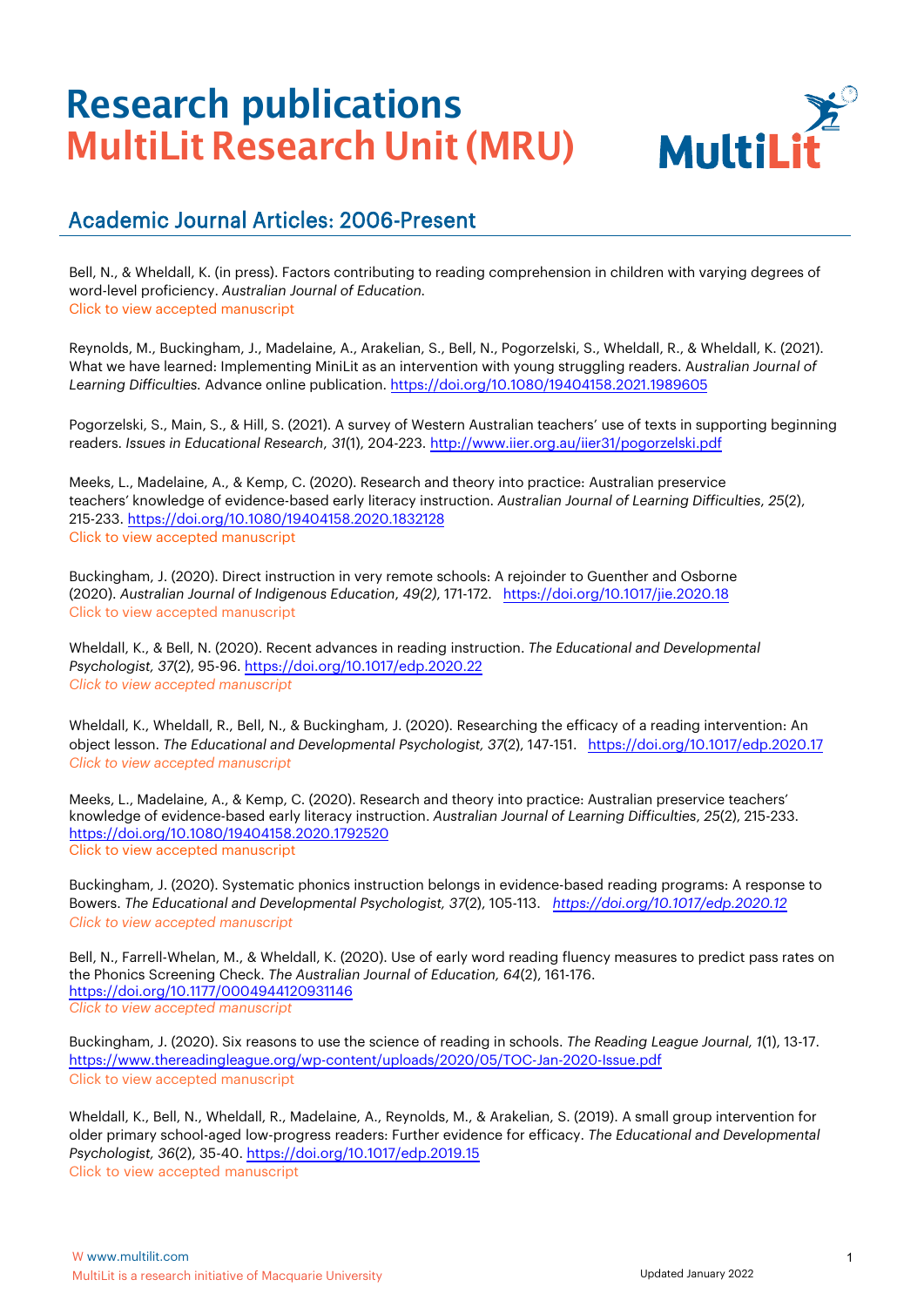

Bell, N., Angwin, A. J., Arnott, W. L., & Wilson, W. J. (2019). Semantic processing in children with cochlear implants: Evidence from event-related potentials. *Journal of Clinical and Experimental Neuropsychology, 41*(6), 576-590. <https://doi.org/10.1080/13803395.2019.1592119> [Click to view accepted manuscript](https://multilit-ecomm-media.s3.ap-southeast-2.amazonaws.com/wp-content/uploads/2021/07/14154740/Bell-et-al-2019-AM-Semantic-processing-in-children-with-cochlear-implants.pdf)

Bell, N., Angwin, A. J., Wilson, W. L., & Arnott, W. L. (2019). Reading development in children with cochlear implants: A psycholinguistic investigation. *Journal of Speech, Language, and Hearing Research, 62*(2), 456-469. [https://doi.org/10.1044/2018\\_JSLHR-H-17-0469](https://doi.org/10.1044/2018_JSLHR-H-17-0469) [Click to view accepted manuscript](https://multilit-ecomm-media.s3.ap-southeast-2.amazonaws.com/wp-content/uploads/2021/07/14154946/Bell-et-al-2019-AM-Reading-development-in-children-with-cochlear-implants.pdf)

Bell, N., Angwin, A. J., Wilson, W. J., & Arnott, W. L. (2019). Spelling in children with cochlear implants: Evidence of underlying [processing differences.](https://doi.org/10.1093/deafed/eny035) *The Journal of Deaf Studies and Deaf Education, 24*(2), 161-172. <https://doi.org/10.1093/deafed/eny035> [Click to view accepted manuscript](https://multilit-ecomm-media.s3.ap-southeast-2.amazonaws.com/wp-content/uploads/2021/07/14155015/Bell-et-al-2019-AM-Spelling-in-children-with-cochlear-implants.pdf)

Wheldall, K., Wheldall, R., Madelaine, A., Reynolds, M., & Arakelian, [S. \(2017\). Further](https://www.tandfonline.com/doi/full/10.1080/19404158.2017.1287102) evidence for the efficacy of an evidencebased, small group, literacy intervention program for young struggling readers. *Australian Journal of Learning Difficulties, 22,*  3-13*.* <https://doi.org/10.1080/19404158.2017.1287102> [Click to view accepted manuscript](https://multilit-ecomm-media.s3.ap-southeast-2.amazonaws.com/wp-content/uploads/2021/07/14155517/Wheldall-et-al-2017-AM-Further-evidence-for-the-efficacy.pdf)

Meeks, L., [Stephenson, J.,](https://www.tandfonline.com/doi/full/10.1080/19404158.2017.1287103) Kemp, C., & Madelaine, A. (2016). How well prepared are pre-service teachers to teach early reading? A systematic review of the literature. *Australian Journal of Learning Difficulties, 21,* 69-98. <https://doi.org/10.1080/19404158.2017.1287103> [Click to view accepted manuscript](https://multilit-ecomm-media.s3.ap-southeast-2.amazonaws.com/wp-content/uploads/2021/07/14091741/Meeks-et-al-2016-How-well-prepared-are-pre-service-teachers.pdf)

Wheldall, K. & and Arakelian, S. (2016). Comparing [the performance](https://www.tandfonline.com/doi/full/10.1080/19404158.2017.1322993) of older low-progress readers on the York Assessment of Reading Comprehension with performance on the Neale Analysis of Reading Ability and other measures of reading and related skills. *Australian Journal of Learning Difficulties, 21,* 157-166. <https://doi.org/10.1080/19404158.2017.1322993> Click to view accepted [manuscript](https://multilit-ecomm-media.s3.ap-southeast-2.amazonaws.com/wp-content/uploads/2021/07/14092347/Wheldall-Arakelian-2017-AM-Comparing-the-performance-of-older-low-progress-readers.pdf)

Wheldall, R., Glenn, K., Arakelian, S., Madelaine, A., [Reynolds, M.,](https://www.tandfonline.com/doi/full/10.1080/19404158.2016.1189443) & Wheldall, K. (2016). Efficacy of an evidence-based literacy preparation program for young children beginning school. *Australian Journal of Learning Difficulties, 21*, 21-39. [https://doi.org/10.1080/19404158.2016.1189443](https://
doi.org/10.1080/19404158.2016.1189443) [Click to view accepted manuscript](https://multilit-ecomm-media.s3.ap-southeast-2.amazonaws.com/wp-content/uploads/2021/07/14092602/Wheldall-et-al-2016-AM-Efficacy-of-an-evidence-based-literacy-preparation-program-1.pdf)

Marinus, E., Mostard, M., Segers, E., Schubert, T. M., Madelaine, M., & Wheldall, K. (2016). A special font for people with dyslexia: Does it work, and, if so, why? *Dyslexia, 22,* 233-244. <https://doi.org/10.1002/dys.1527> [Click to view accepted manuscript](https://multilit-ecomm-media.s3.ap-southeast-2.amazonaws.com/wp-content/uploads/2021/07/15122145/Marinus-et-al-2016-A-special-font-for-people-with-dyslexia.pdf)

Wheldall, K., & Wheldall, R. (2014). The Story of MultiLit: Effective instruction for low-progress readers. *Perspectives on Language and Literacy, 40*(3), 32-39. <https://app.box.com/s/42s4h3mmc6ezhc1x0i6hsseqrfbs31b0>

Buckingham, J., [Beaman-Wheldall, R.,](https://www.tandfonline.com/doi/full/10.1080/2331186X.2014.962786) & Wheldall, K. (2014). Evaluation of a two-phase experimental study of a small group ('MultiLit') reading intervention for older low-progress readers. *Cogent Education, 1*(1). <https://doi.org/10.1080/2331186X.2014.962786> [Click to view accepted manuscript](https://multilit-ecomm-media.s3.ap-southeast-2.amazonaws.com/wp-content/uploads/2021/07/14094105/Buckingham-et-al-2014-AM-Evaluation-of-a-two-phase-implementation-of-a-small-group-MultiLit-reading-intervention-for-older-low-progress-readers.pdf)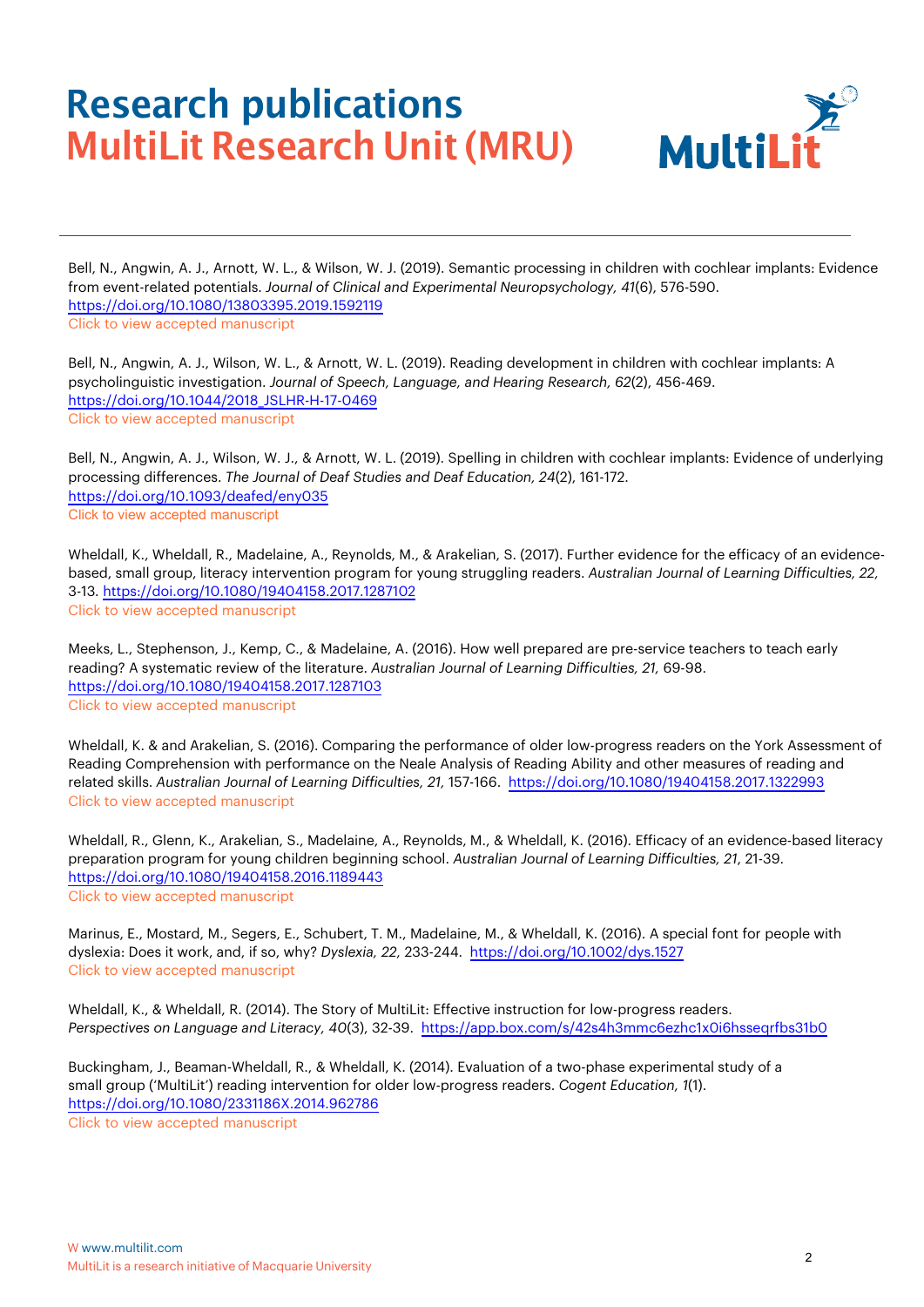

Buckingham, J., Wheldall, K., & Beaman-Wheldall, R. (2014). Evaluation of a two-phase implementation of a tier 2 (small group) reading intervention for young low-progress readers. *Australasian Journal of Special Education, 38*, 169-185. [https://doi.org/10.1017/jse.20](https://doi.org/10.1017/jse.2014.13Click)14.13 [Click to vie](https://multilit-ecomm-media.s3.ap-southeast-2.amazonaws.com/wp-content/uploads/2021/07/14160039/Buckingham-et-al-2014-AM-Evaluation-of-a-two-phase-implementation-of-a-Tier-2.pdf)[w accepted manuscript](https://www.cambridge.org/core/journals/australasian-journal-of-special-education/article/abs/evaluation-of-a-twophase-implementation-of-a-tier2-small-group-reading-intervention-for-young-lowprogress-readers/E33D4FF2C71D05776D1FED04F9140080)

[McMullen, F,](https://www.cambridge.org/core/journals/australasian-journal-of-special-education/article/abs/evaluation-of-a-twophase-implementation-of-a-tier2-small-group-reading-intervention-for-young-lowprogress-readers/E33D4FF2C71D05776D1FED04F9140080) & Madeleine, A. (2014). Why is there so much resistance to Direct Instruction? *Australian Journal of Learning Difficulties, 19,* 137-152. <https://doi.org/10.1080/19404158.2014.962065> [Click to view accepted manuscript](https://multilit-ecomm-media.s3.ap-southeast-2.amazonaws.com/wp-content/uploads/2021/07/14160227/McMullen-Madelaine-2014-Why-is-there-so-much-resistance-to-Direct-Instruction.pdf)

Wheldall, K. & McMurtry, S. (2014). Preliminary [evidence for](https://www.tandfonline.com/doi/abs/10.1080/19404158.2014.962065) the validity of the new Test of Everyday Comprehension (TERC). *Australian Journal of Learning Difficulties, 19,* 173-178. <https://doi.org/10.1080/19404158.2014.979525> [Click to view accepted manuscript](https://multilit-ecomm-media.s3.ap-southeast-2.amazonaws.com/wp-content/uploads/2021/07/14104412/Wheldall-McMurtry-2014-AM-Preliminary-evidence-for-the-validity-of-the-new-TERC.pdf)

[Buckingham, J.,](https://www.tandfonline.com/doi/abs/10.1080/19404158.2014.979525) Beaman, R., & Wheldall, K. (2014). Why poor children are more likely to become poor readers: The early years. *Educational Review, 66,* 428-446. <https://doi.org/10.1080/00131911.2013.795129> [Click to view accepted manuscript](https://multilit-ecomm-media.s3.ap-southeast-2.amazonaws.com/wp-content/uploads/2021/07/15122514/Buckingham-et-al-2014-Why-poor-children-are-more-likely-to-become-poor-readers-The-early-years.pdf)

Buckingham, J., Wheldall, K., & Beaman-Wheldall, R. (2013). Why [Jaydon can't read: The triumph of ideology](https://www.tandfonline.com/doi/abs/10.1080/00131911.2013.795129) over evidence in teaching reading. *Policy, 29(3), 21-32.* https://www.cis.org.au/app/uploads/2015/04/images/stories/policymagazine/2013-spring/29-3-13-jennifer-buckingham.pdf

[Buckingham, J.,](https://www.cis.org.au/app/uploads/2015/04/images/stories/policy-magazine/2013-spring/29-3-13-jennifer-buckingham.pdf) Wheldall, K., & Beaman-Wheldall, R. (2013). Why poor children are more likely [to become poor readers:](https://www.cis.org.au/app/uploads/2015/04/images/stories/policy-magazine/2013-spring/29-3-13-jennifer-buckingham.pdf)  The school years. *Australian Journal of Education, 57*, 190-213. <https://doi.org/10.1177%2F0004944113495500> [Click to view accepted manuscript](https://multilit-ecomm-media.s3.ap-southeast-2.amazonaws.com/wp-content/uploads/2021/07/14105513/Buckingham-et-al-2013-Why-poor-children-are-more-likely-to-become-poor-readers-The-school-years.pdf)

[Buckingham, J.,](https://journals.sagepub.com/doi/10.1177/0004944113495500) Beaman, R., & Wheldall, K. (2012). A randomised control trial of a MultiLit small group intervention for older low-progress readers. *Effective Education, 4,* 1-26. <https://doi.org/10.1080/19415532.2012.722038> [Click to view accepted manuscript](https://multilit-ecomm-media.s3.ap-southeast-2.amazonaws.com/wp-content/uploads/2021/07/14161345/Buckingham-et-al-2012-A-randomised-control-trial-of-a-MultiLit-small-group-intervention-for-older-low-progress-readers.pdf)

Limbrick, L., Wheldall, K., & Madelaine, A. (2012). Do boys need different remedial reading instruction from girls? *Australian Journal [of Learning Difficulties,](https://www.tandfonline.com/doi/abs/10.1080/19404158.2011.648331) 17,* 1-15. <https://doi.org/10.1080/19404158.2011.648331> [Click to view accepted manuscript](https://multilit-ecomm-media.s3.ap-southeast-2.amazonaws.com/wp-content/uploads/2021/07/14110521/Limbrick-et-al-2012-Do-boys-need-different-remedial-reading-instruction-from-girls.pdf)

Callaghan, G., & Madelaine, A. (2012). Leveling the playing field for kindergarten entry: Research implications for preschool early literacy instruction. *Australasian Journal of Early Childhood, 37,* 13-23. <https://doi.org/10.1177/183693911203700103> [Click to view accepted manuscript](https://journals.sagepub.com/doi/10.1177/183693911203700103)

Buckingham, J., Wheldall, K., & Beaman-Wheldall, R. (2012). A randomised control trial of a tier two small group intervention ('MiniLit') for [young struggling readers.](https://www.tandfonline.com/doi/abs/10.1080/19404158.2012.717537) *Australian Journal of Learning Difficulties, 17,* 79-99*.*  <https://doi.org/10.1080/19404158.2012.717537> [Click to view accepted manuscript](https://multilit-ecomm-media.s3.ap-southeast-2.amazonaws.com/wp-content/uploads/2021/07/14110205/Buckingham-et-al-2012-A-randomised-control-trial-of-a-Tier-2-small-group-intervention-MiniLit.pdf)

Limbrick, L., Wheldall, K., & Madelaine, A. (2012). Reading and related skills in the early school years: Are boys really more likely to struggle. *[International](https://doi.org/10.1080/1034912X.2012.723939) Journal of Disability, Development and Education, 59,* 341-358. <https://doi.org/10.1080/1034912X.2012.723939> [Click to view accepted manuscript](https://multilit-ecomm-media.s3.ap-southeast-2.amazonaws.com/wp-content/uploads/2021/07/14112410/Limbrick-et-al-2012-Reading-and-related-skills-in-the-early-school-years.pdf)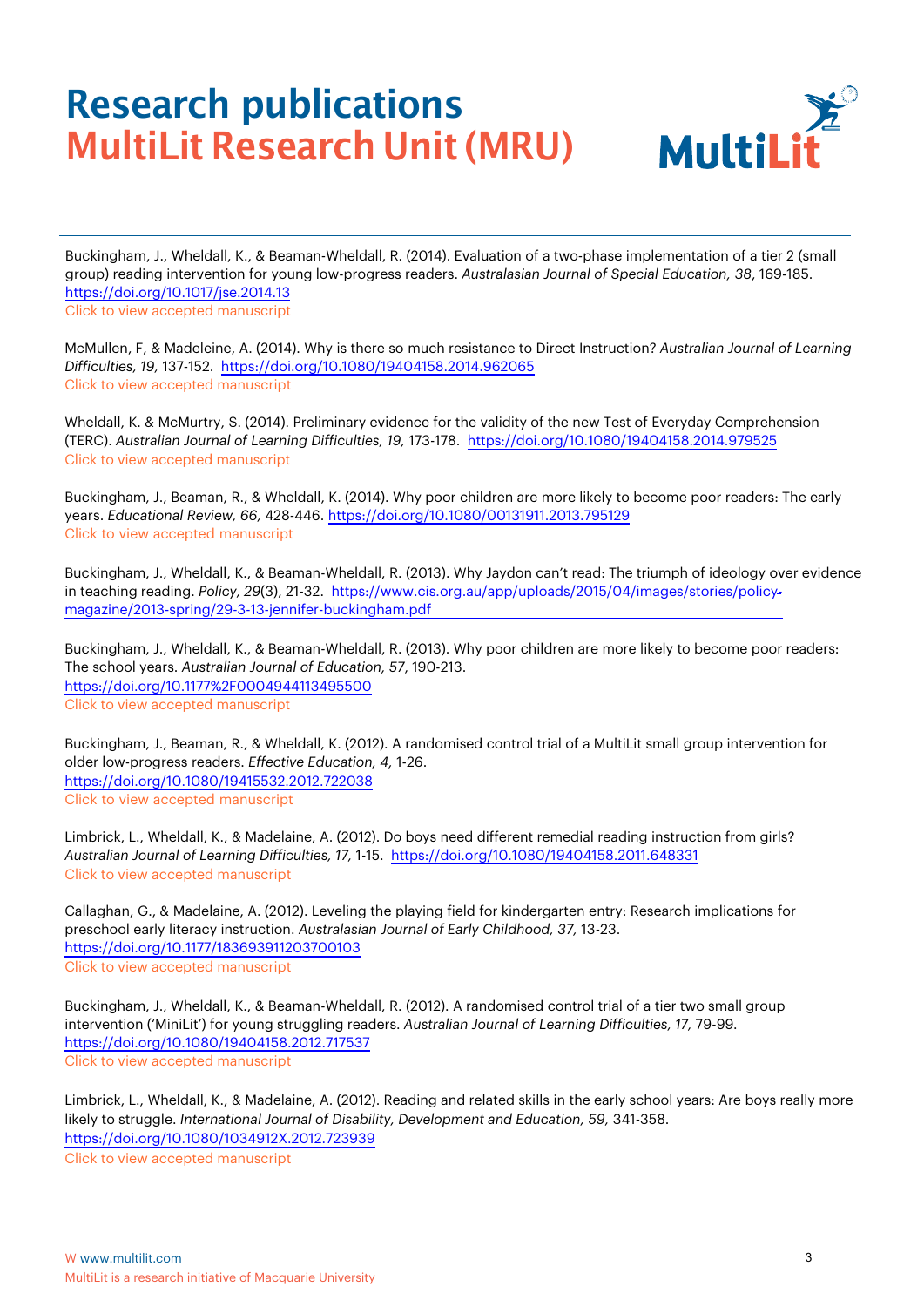

Rosenman, S., & Madelaine, A. (2012). Predicting literacy achievement in young English language learners: A question of language proficiency or of learning difficulty? *Australian Journal of Learning Difficulties, 17,* 17-34. <https://doi.org/10.1080/19404158.2012.665376> [Click to view accepted manuscript](https://multilit-ecomm-media.s3.ap-southeast-2.amazonaws.com/wp-content/uploads/2021/07/14113317/Rosenman-Madelaine-2012-Predicting-literacy-achievement-in-young-English-language-learners.pdf)

Lee, L. W., & Wheldall, K. (2011). Acquisition of Malay [word recognition skills:](https://onlinelibrary.wiley.com/doi/abs/10.1002/dys.421) Lessons from low progress early readers. *Dyslexia, 17,* 19-37*.* <https://doi.org/10.1002/dys.421> [Click to view accepted manuscript](https://multilit-ecomm-media.s3.ap-southeast-2.amazonaws.com/wp-content/uploads/2021/07/14161618/Lee-Wheldall-2011-Acquisition-of-Malay-word-recognition-skills.pdf)

Limbrick, L., Wheldall, K., & Madelaine, A. (2011). Why do more boys than girls have a reading disability? A review of the evidence. *Australasian Journal of Special Education, 35,* [1-24. https://doi.org/10.1375/ajse.35.1.1](https://www.cambridge.org/core/journals/australasian-journal-of-special-education/article/abs/why-do-more-boys-than-girls-have-a-reading-disability-a-review-of-the-evidence/000419EE287438190FC554A2BDB07773) [Click to view accepted manuscript](https://www.cambridge.org/core/journals/australasian-journal-of-special-education/article/abs/why-do-more-boys-than-girls-have-a-reading-disability-a-review-of-the-evidence/000419EE287438190FC554A2BDB07773)

Reynolds, M., Wheldall, K., & Madelaine, A. (2011).What recent reviews tell us about the efficacy of reading interventions for struggling readers in the early years of schooling. *International Journal of Disability, Development and Education, 58,*  257-286*.* <https://doi.org/10.1080/1034912X.2011.598406> [Click to view accepted manuscript](https://multilit-ecomm-media.s3.ap-southeast-2.amazonaws.com/wp-content/uploads/2021/07/14114516/Reynolds-et-al-2011-What-recent-reviews-tell-us.pdf)

Reynolds, M., Wheldall, K., & Madelaine, A. (2011). Early identification of young struggling readers: Preliminary benchmarks for intervention for students in years one and two in schools in New [South Wales.](https://www.tandfonline.com/doi/abs/10.1080/19404158.2011.586711) *Australian Journal of Learning Difficulties, 16,* 127-143*.* <https://doi.org/10.1080/19404158.2011.586711> [Click to view accepted manuscript](https://multilit-ecomm-media.s3.ap-southeast-2.amazonaws.com/wp-content/uploads/2021/07/14162214/Reynolds-et-al-2011-Early-identification-of-struggling-readers.pdf)

Reynolds, K., Stephenson, J., & Beaman, R. (2011). Teacher perceptions of non-compliance in rural primary schools in NSW. *Rural Education in Australia*, *21* (2), [105-124. https://eric.ed.gov/?id=EJ958988](https://www.thefreelibrary.com/Teacher+perceptions+of+non-compliance+in+rural+primary+schools+in+New...-a0275637759) [Click to view a](https://www.thefreelibrary.com/Teacher+perceptions+of+non-compliance+in+rural+primary+schools+in+New...-a0275637759)[ccepted manuscript](https://multilit-ecomm-media.s3.ap-southeast-2.amazonaws.com/wp-content/uploads/2021/07/14115120/Reynolds-et-al-2011-Teacher-perceptions-of-non-compliance.pdf)

Wheldall, K. (2011). The fruits of [the seasons:](https://www.tandfonline.com/doi/abs/10.1080/01443410.2011.622866) personal editorial reflections 30 years on. *Educational Psychology, 31,* 773-777. <https://doi.org/10.1080/01443410.2011.622866> [Click to view accepted manuscript](https://multilit-ecomm-media.s3.ap-southeast-2.amazonaws.com/wp-content/uploads/2021/07/14115335/Wheldall-2011-AM-The-fruits-of-the-seasons.pdf)

Limbrick, L., Madelaine, A., & Wheldall, K. (2011). Gender differences in oral reading fluency: Are there implications for identifying low-progress readers. *Special Education Perspectives, 20(*2*),* 5-23. [Click to view accepted manuscript](https://multilit-ecomm-media.s3.ap-southeast-2.amazonaws.com/wp-content/uploads/2021/07/14115447/Limbrick-et-al-2011-Gender-differences-in-oral-reading-fluency.pdf)

Reynolds, M., Wheldall, K., & Madelaine, A. (2010). An experimental evaluation of the efficacy of an intervention for young struggling readers in year one. *Special Education Perspectives, 19(*2*),* 35-57*.* [Click to view accepted manuscript](https://multilit-ecomm-media.s3.ap-southeast-2.amazonaws.com/wp-content/uploads/2021/07/14120023/Reynolds-et-al-2010-An-experimental-evaluation-of-an-intervention-for-young-struggling-readers-in-Year-1.pdf)

Wheldall, K., Beaman, R., & Langstaff, E. (2010). 'Mind the gap': [Effective literacy](https://www.cambridge.org/core/journals/australasian-journal-of-special-education/article/abs/mind-the-gap-effective-literacy-instruction-for-indigenous-lowprogress-readers/223BAD26DB3BB7EA341061F61F1C52BC) instruction for indigenous low-progress readers. *Austr[alasian Journal](https://journals.sagepub.com/doi/10.1177/0022219409355477) of Special Education, 34,* [1-16.](https://www.cambridge.org/core/journals/australasian-journal-of-special-education/article/abs/mind-the-gap-effective-literacy-instruction-for-indigenous-lowprogress-readers/223BAD26DB3BB7EA341061F61F1C52BC) <https://doi.org/10.1375/ajse.34.1.1> [Click to view accepted manuscript](https://multilit-ecomm-media.s3.ap-southeast-2.amazonaws.com/wp-content/uploads/2021/07/14120250/Wheldall-et-al-2010-Mind-the-gap.pdf)

Wheldall, K., & Limbrick, L. (2010). Do more boys than girls have reading problems? *Journal of Learning Disabilities, 43,*  418-429. <https://doi.org/10.1177/0022219409355477> [Click to view accepted manuscript](https://multilit-ecomm-media.s3.ap-southeast-2.amazonaws.com/wp-content/uploads/2021/07/14120609/Wheldall-Limbrick-2010-Do-more-boys-than-girls-have-reading-problems.pdf)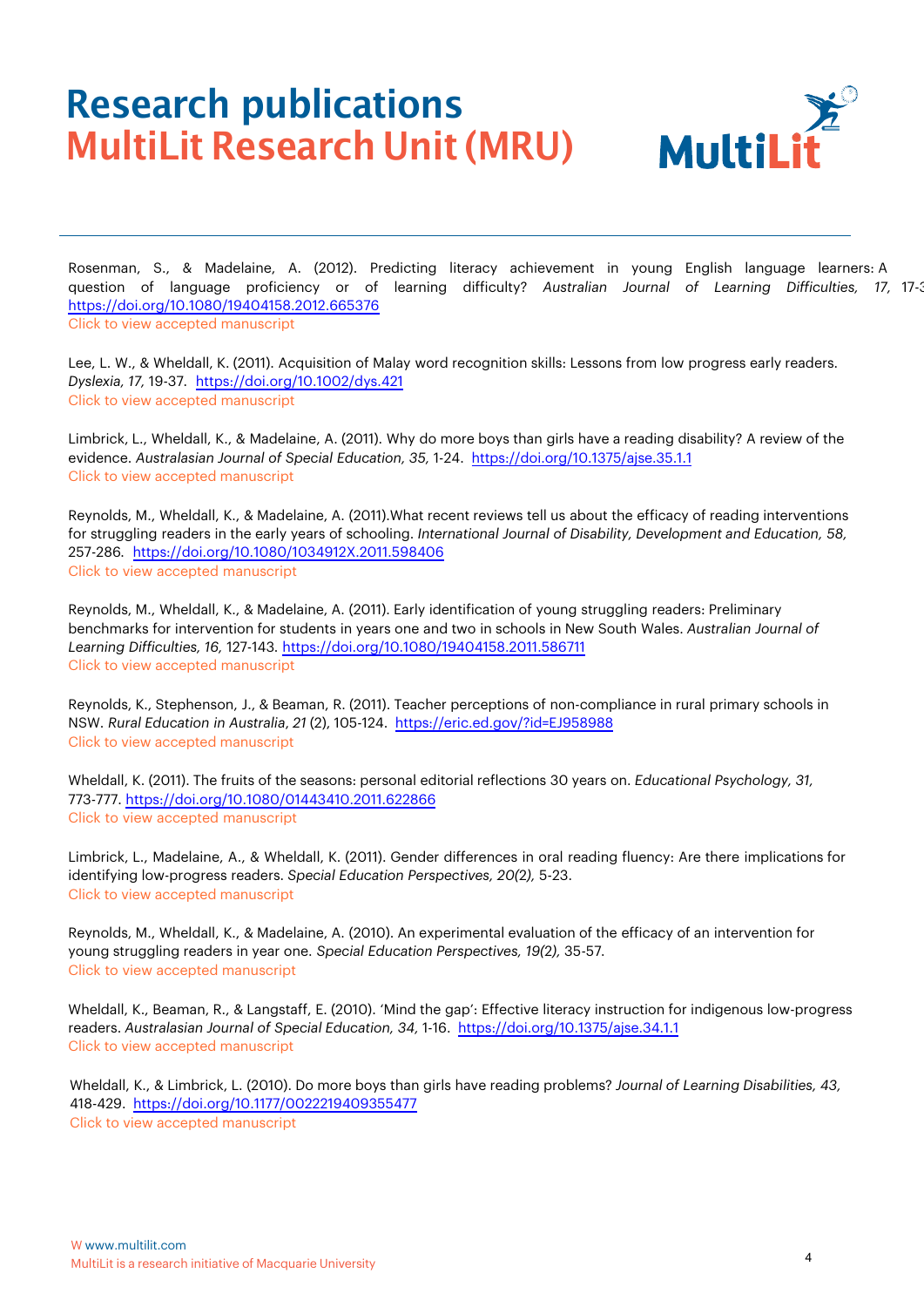

Reynolds, M., Wheldall, K., & Madelaine, A. (2010). Components of effective early reading interventions for young struggling readers. *Australian Journal of Learning Difficulties, 15,* 171-192*.* <https://doi.org/10.1080/19404150903579055> [Click to view accepted manuscript](https://multilit-ecomm-media.s3.ap-southeast-2.amazonaws.com/wp-content/uploads/2021/07/14121444/Reynolds-et-al-2010-Components-of-effective-early-reading-interventions-for-young-struggling-readers.pdf)

Limbrick, L., Wheldall, K., & Madelaine, A. (2010). Estimating gender ratios for poor reading using large-scale assessments. *Australian Journal of Education, 54,* 190-222*.* <https://doi.org/10.1177/000494411005400206> [Click to view accepted manuscript](https://multilit-ecomm-media.s3.ap-southeast-2.amazonaws.com/wp-content/uploads/2021/07/14122219/Limbrick-et-al-2010-Estimating-gender-ratios-of-poor-reading.pdf)

Reynolds, M., Wheldall, K. & Madelaine, A. (2009). The devil is in the detail regarding the efficacy of Reading Recovery: A rejoinder to Schwartz, Hobsbaum, Briggs, and Scull. *[International](https://www.tandfonline.com/doi/full/10.1080/10349120802681580) Journal of Disability, Development and Education, 56,* 17-35. <https://doi.org/10.1080/10349120802681580> [Click to view accepted manuscript](https://multilit-ecomm-media.s3.ap-southeast-2.amazonaws.com/wp-content/uploads/2022/01/06121633/Reynolds-et-al-2009-The-devil-is-in-the-detail.pdf)

Reynolds, M., Wheldall, K. & Madelaine, A. (2009). Building the WARL: The development of the Wheldall Assessment of Reading Lists, a curriculum-based measure designed to identify young struggling readers and monitor their progress. *Australian Journal of Learning Difficulties*, *14*, 89-111. <https://doi.org/10.1080/19404150902783443> [Click to view accepted manuscript](https://multilit-ecomm-media.s3.ap-southeast-2.amazonaws.com/wp-content/uploads/2022/01/06121631/Reynolds-et-al-2009-Building-the-WARL.pdf)

Lee, L. W., Wheldall, K., Beaman, R., & Madelaine, A. (2009). A conceptual framework for remedial reading instruction for low [progress early readers in the Malay language.](https://www.tandfonline.com/doi/abs/10.1179/jslh.2009.12.1.57) *Asia Pacific Journal of Speech, Language and Hearing, 12,* 57-70. <https://doi.org/10.1179/jslh.2009.12.1.57> [Click to view accepted manuscript](https://multilit-ecomm-media.s3.ap-southeast-2.amazonaws.com/wp-content/uploads/2022/01/06121623/Lee-Wheldall-2009-AM-A-conceptual-framework.pdf)

Lee, L. W., & Wheldall, K. (2009). An examination of the simple view of reading among beginning readers in Malay. *Reading Psychology*, *30*, 250-264. <https://doi.org/10.1080/02702710802411364>

Wheldall, K. (2009). Effective instruction for socially disadvantaged low-progress readers: The Schoolwise program. *Australian Journal of Learning Difficulties, 14,* [151-170](https://www.tandfonline.com/doi/abs/10.1080/19404150903264294) <https://doi.org/10.1080/19404150903264294>

Stephenson, J. & Wheldall, K. (2008). Miracles take a little longer: Science, commercialisation, cures and the Dore program. *Australasian Journal of Special Education, 32,* 67-82. <https://doi.org/10.1017/S1030011200025768>

Carter, M. & Wheldall, K. (2008). Why can't a teacher be more like a scientist? Science, [pseudoscience](https://www.cambridge.org/core/journals/australasian-journal-of-special-education/article/abs/miracles-take-a-little-longer-science-commercialisation-cures-and-the-dore-program/2BAD4747448EEFCCA7A00CEDF483C806) and the art of teaching. *Australasian Journal of Special Education, 32,* [5-21.](https://www.cambridge.org/core/journals/australasian-journal-of-special-education/article/abs/miracles-take-a-little-longer-science-commercialisation-cures-and-the-dore-program/2BAD4747448EEFCCA7A00CEDF483C806) <https://doi.org/10.1080/10300110701845920> [Click to view accepted manuscript](https://multilit-ecomm-media.s3.ap-southeast-2.amazonaws.com/wp-content/uploads/2022/01/06121622/Carter-Wheldall-2008-AM-Why-cant-a-teacher-be-more-like-a-scientist.pdf)

Limbrick, L., Wheldall, K., & Madelaine, A. (2008). Gender ratios for reading disability: Are there really more boys than girls who are [low-progress readers?](https://www.tandfonline.com/doi/abs/10.1080/10300110701845920) *Australian Journal of Learning Difficulties, 13,* 161-179. <https://www.doi.org/10.1080/19404150802415781> [Click to view accepted manuscript](https://multilit-ecomm-media.s3.ap-southeast-2.amazonaws.com/wp-content/uploads/2022/01/06121625/Limbrick-et-al-2008-AM-Gender-ratios.pdf)

[Sharma, M., Purdy, S.C., Newall, P., Wheldall, K., & Beaman, R. \(2007\). R](https://www.tandfonline.com/doi/abs/10.1080/19404150802415781)efractory effects on auditory evoked responses in children with reading disorder. *NeuroReport, 18*, 133-6. <https://www.doi.org/10.1097/WNR.0b013e32800fef71>

Stephenson, J., Carter, M., & Wheldall, K. (2007). Still jumping on the balance beam: Continued use of perceptual motor programs in Australian schools. *Australian Journal of Education, 51,* 6-18. <https://doi.org/10.1177/000494410705100102>